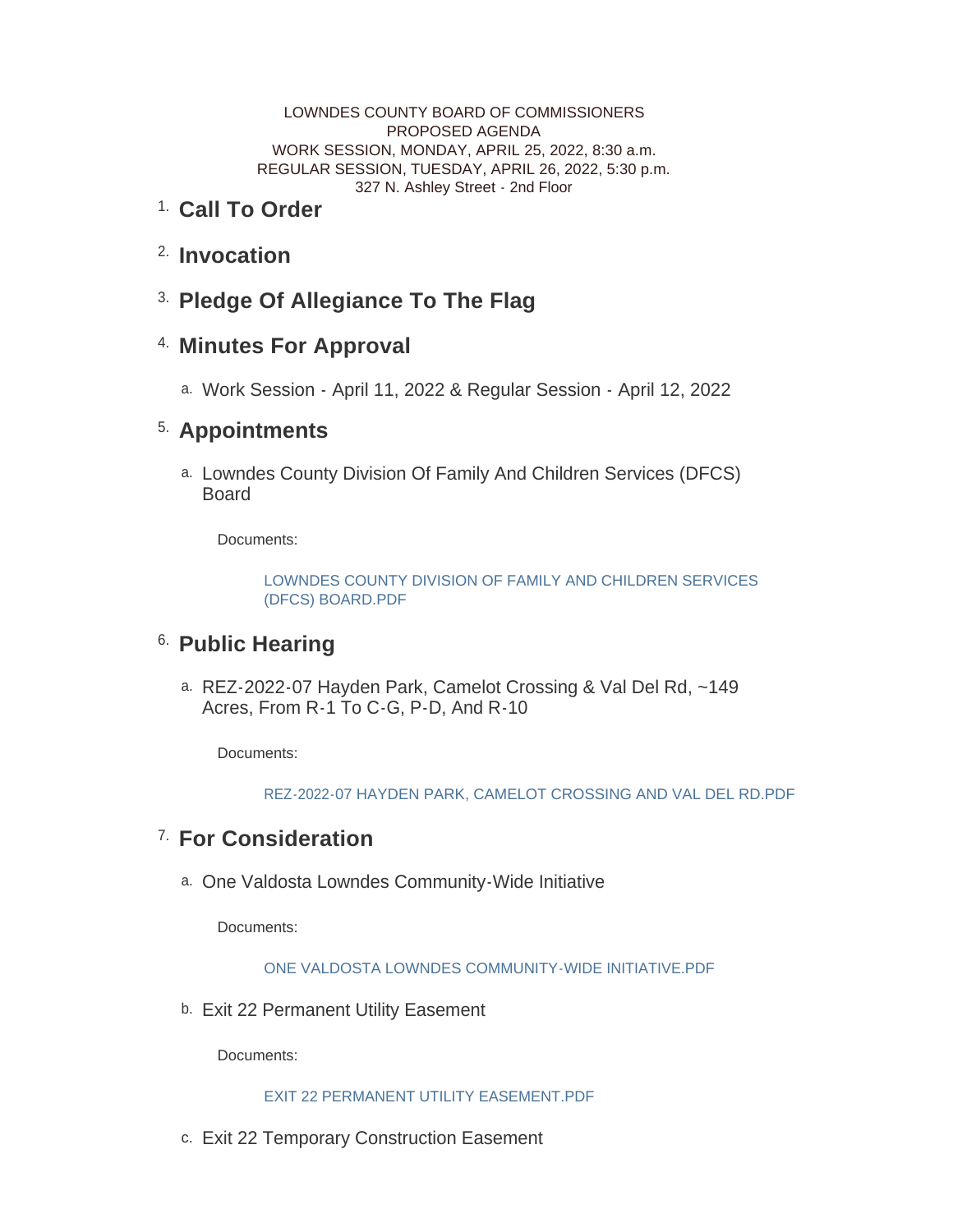Documents:

#### [EXIT 22 TEMPORARY CONSTRUCTION EASEMENT.PDF](http://www.lowndescounty.com/AgendaCenter/ViewFile/Item/3501?fileID=4059)

d. Acceptance Of FY2022 Delinquency Prevention Grant

Documents:

[ACCEPTANCE OF FY2022 DELINQUENCY PREVENTION GRANT.PDF](http://www.lowndescounty.com/AgendaCenter/ViewFile/Item/3502?fileID=4060)

FY2023 Juvenile Justice Incentive Grant e.

Documents:

### [FY2023 JUVENILE JUSTICE INCENTIVE GRANT.PDF](http://www.lowndescounty.com/AgendaCenter/ViewFile/Item/3505?fileID=4063)

f. Beer License - Rakesh Parmar Of Jiya 08 Investment, LLC, DBA Eagle Food Mart - 4952 Bemiss Rd., Valdosta, GA

Documents:

### [BEER LICENSE - RAKESH PARMAR OF JIYA 08 INVESTMENT.PDF](http://www.lowndescounty.com/AgendaCenter/ViewFile/Item/3503?fileID=4061)

Agreement With TEqBID For Surplus Sales Of Heavy Equipment g.

Documents:

[AGREEMENT WITH TEQBID FOR SURPLUS SALES OF HEAVY](http://www.lowndescounty.com/AgendaCenter/ViewFile/Item/3504?fileID=4062)  EQUIPMENT.PDF

h. Adopt Resolution Accepting Infrastructure For Val Del Estates Subdivision Phase III

Documents:

[ADOPT RESOLUTION ACCEPTING INFRASTRUCTURE FOR VAL DEL](http://www.lowndescounty.com/AgendaCenter/ViewFile/Item/3506?fileID=4064)  ESTATES SUBDIVISION PHASE III.PDF

i. Historic Lowndes County Courthouse Rehabilitation Project GMP (Guaranteed Maximum Price)

Documents:

[HISTORIC LOWNDES COUNTY COURTHOUSE REHABILITATION PROJECT](http://www.lowndescounty.com/AgendaCenter/ViewFile/Item/3510?fileID=4069)  GMP.PDF

- 8. Reports County Manager
- **Citizens Wishing To Be Heard-Please State Your Name**  9. **And Address**